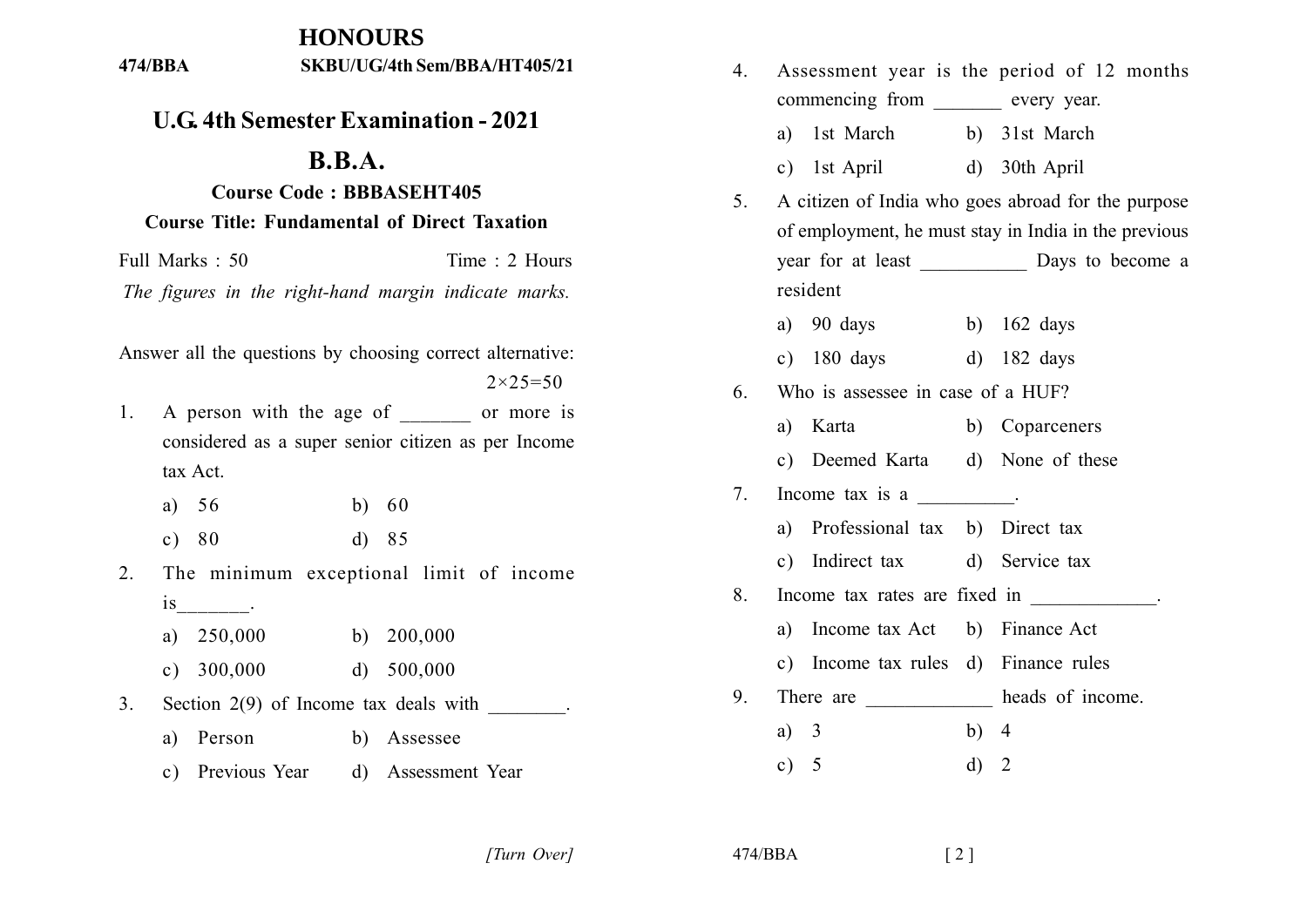- 10. Dividend from an Indian Company is ..................
	- a) Fully Taxable b) Partly Taxable
	- c) Fully Exempted d) None of these
- 11. Income from Salary is explained in the section

|        | a) $12$ to $14$ |  | b) $15$ to $17$ |  |  |  |  |
|--------|-----------------|--|-----------------|--|--|--|--|
|        | c) 18 to 22     |  | d) 24 to 26     |  |  |  |  |
| HRA is |                 |  |                 |  |  |  |  |

- a) Fully Taxable b) Partly Taxable
- c) Fully Exempted d) None of these
- 13. Agricultural income in Pakistan is assessable for
	- a) Resident b) Not Ordinarily Resident
	- c) Non-resident d) Not taxable
- 14. If the Assessee is living in own house HRA is
	- a) Fully Taxable b) Partly Taxable
	- c) Fully Exempted d) None of these
- 15. Under section 2(31), Person means
	- a) A University
	- A Society b)

12.

- A Municipal Corporation  $c)$
- All of these d)
	-

 $474/BBA$ 

 $\lceil 3 \rceil$ 

- 16. Total income include/s
	- a) Winning from gambling
	- b) Profits in lieu of Salary
	- Voluntary contributions  $c)$
	- All of these d)
- 17. To be a Resident and Ordinarily Resident in India, an individual must satisfy
	- a) At least one basic condition  $+$  Both additional condition
	- b) Both basic condition  $+$  At least one additional condition
	- c) At least one basic condition  $+$  At least one additional condition
	- d) Both the additional condition only
- 18. Perquisites is/are
	- a) Given in cash or in kind
	- b) Granted as a matter of right or voluntarily
	- Taxable under the head salary  $c)$
	- All of these  $\mathcal{L}$

 $474/BBA$ 

- 19. Any benefits attached to an office or position in addition to salary or wages is
	- a) Allowances b) Perquisites
	- c) Benefits d) None of these

 $\lceil 4 \rceil$